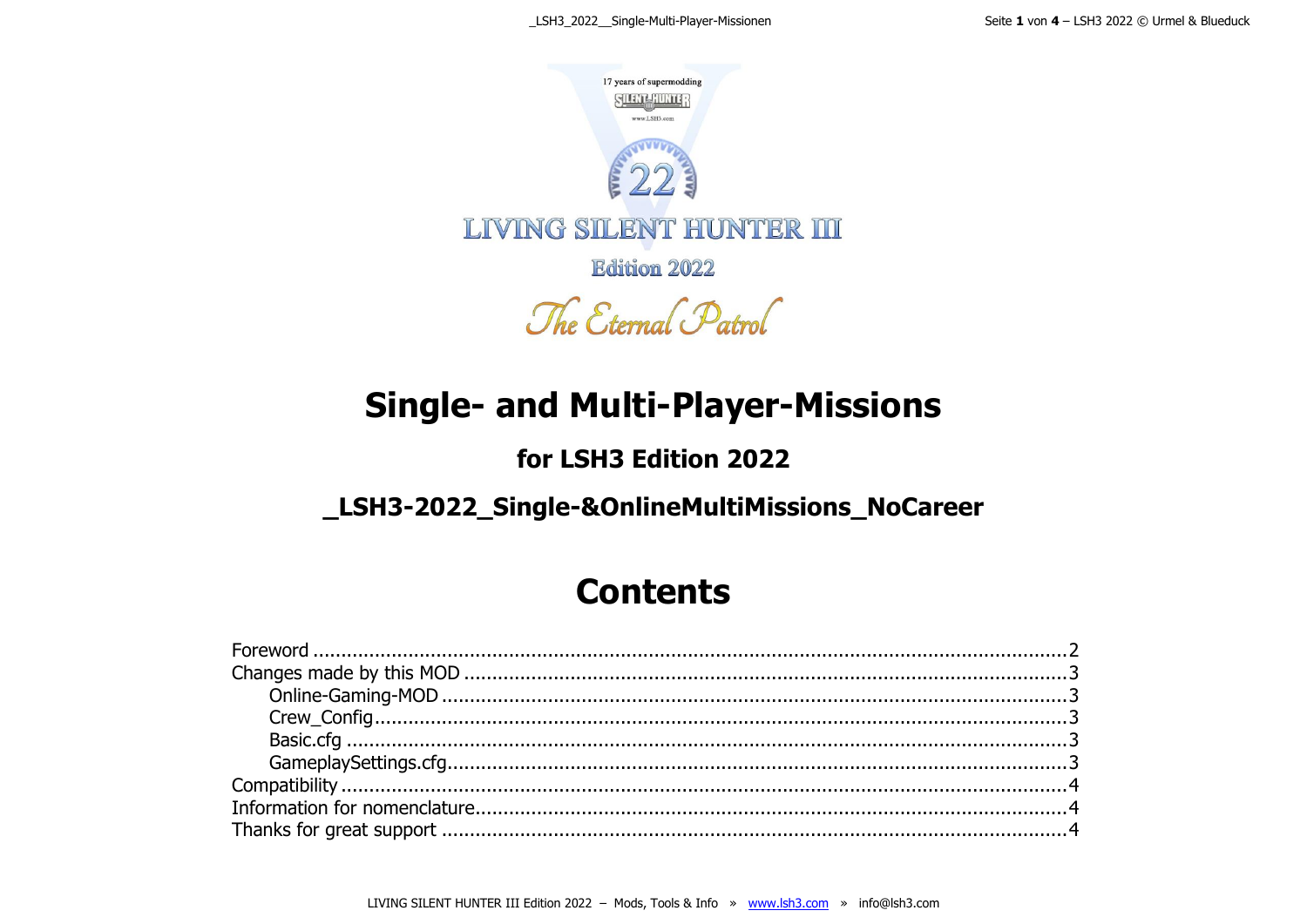## **Foreword**

<span id="page-1-0"></span>Since we founded our online flotilla (11.Flottille) last year (2008), I concerned myself step by step with the generation of new missions. Decisive for this decision was the term "Operation Pedestal ", which I heard or saw somewhere in the media, or in one of the naval forums.

After several hours of intense online-research, I decided to build this allied operation and make it my first MP-Mission for Living Silent Hunter. The resources I found strengthened my decision to build all my missions as close as possible to historical events (well, most of them!) and to use the real ship names and even if possible the correct ship types (the ship names will only be visible in the final results of the MP-Mission). Surely sometimes history will have to turn a blind eye to the game because for example at Operation Pedestal there was only one German submarine active on this convoy. This would be no fun in a MP-Mission.

Summarized, most of my missions do have a historical background. This was only customized according the number of submarines (usually for 8 Players, except the two Missions in the Black Sea for there only were 6 submarines available).

The SinglePlayer-Missions were formed from the MP-Missions with slightly changes.

Generally the Mission-Briefing will inform you about your Mission-Orders. Apart from that further guidance will sometimes be given by radio messages. Even use the F8-Screen for your Orders.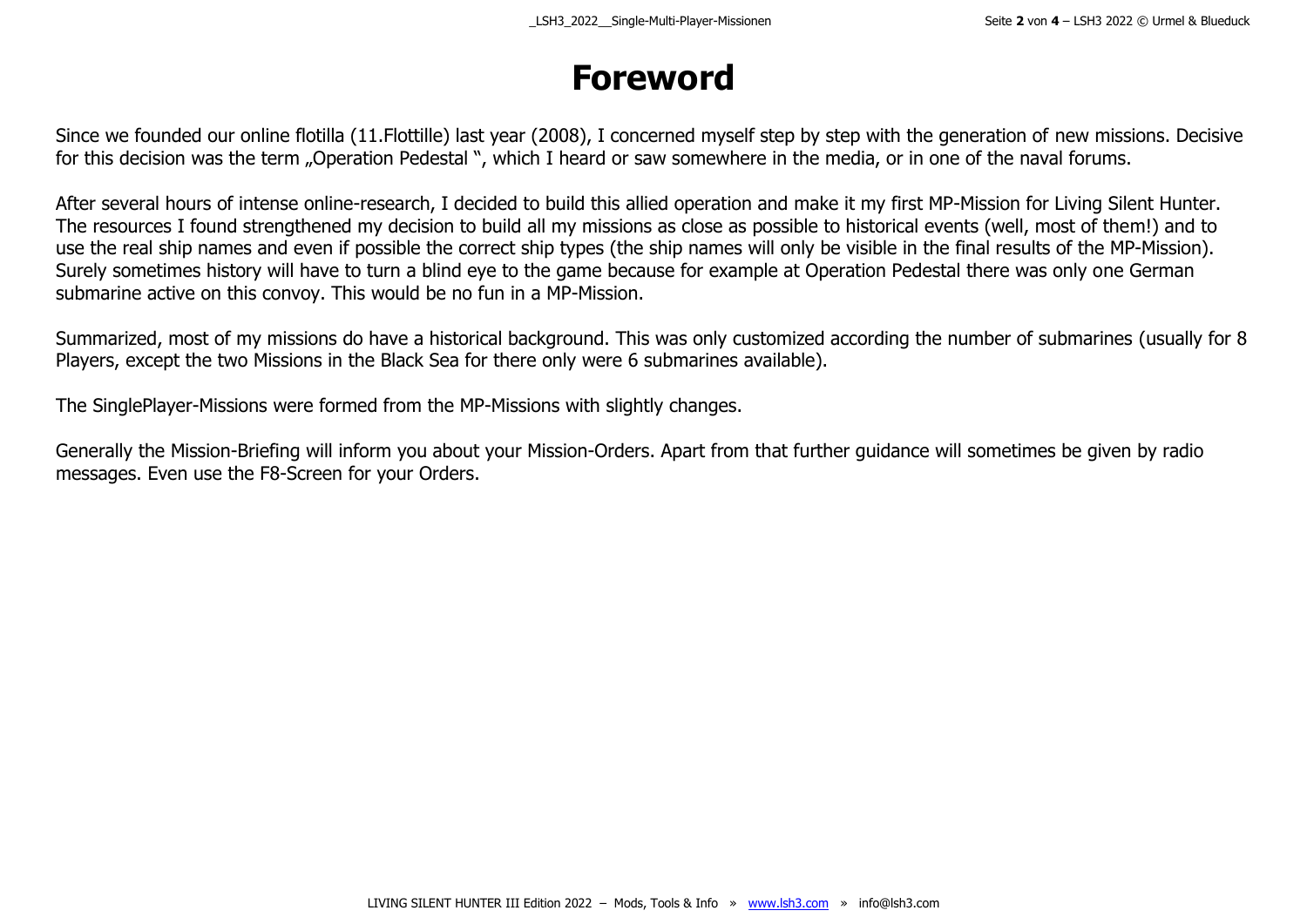### **Changes made by this MOD**

#### <span id="page-2-1"></span><span id="page-2-0"></span>**Online-Gaming-MOD**

Especially in the Black Sea, the Living Silent Hunter Team has scripted some ships, in particular in the harbour of Constanza. To get these units out of the way I have implemented the **Online-Gaming-Mod**. **This MOD replaces the Campaign.scr and the Campaign.rnd with empty files! Furthermore the messages\_de.txt and messages\_en.txt are replaced by empty files.**

Therefore I use a special Loading-screen at the start of the game.

**WARNING:**

If my Mod "Single\_MultiPlayer\_Missionen\_V1\_LSH3\_V4" is active, you should not play in career mode: YOU WILL FIND NO **SHIPS AT SEA!!!**

**If my Mod is active, you will not be able to generate Convoys in MultiPlayer-Mode!!!**

**When the Online-Gaming-MOD is activated you only should play the missions named with "BD…"!**

#### <span id="page-2-2"></span>**Crew\_Config**

Because of the Player having no influence on the quality and strength of his crew in Single- and MultiPlayer-Missions I exchanged all Crew Config xx.txt files for all U-Boats by files carrying an "Elite-Crew". Only a few relocations of crew members have to be done.

#### <span id="page-2-3"></span>**Basic.cfg**

The following changes were made in Basic.cfg which seemed to make sense for me in MultiPlayer-Missions: [Renown] NEUTRAL=1; Neutral Units in convoys are evaluated like Allied ships (Cling together, sink together  $\odot$  ). [FATIGUE\_COEF] For the crew, the No-fatigue-MOD was included here [AMMO\_TYPEx] The amount of bullets for the guns and flak was increased.

#### <span id="page-2-4"></span>**GameplaySettings.cfg**

The event camera was turned off and some settings concerning weapon officers assistance and sensors were corrected.